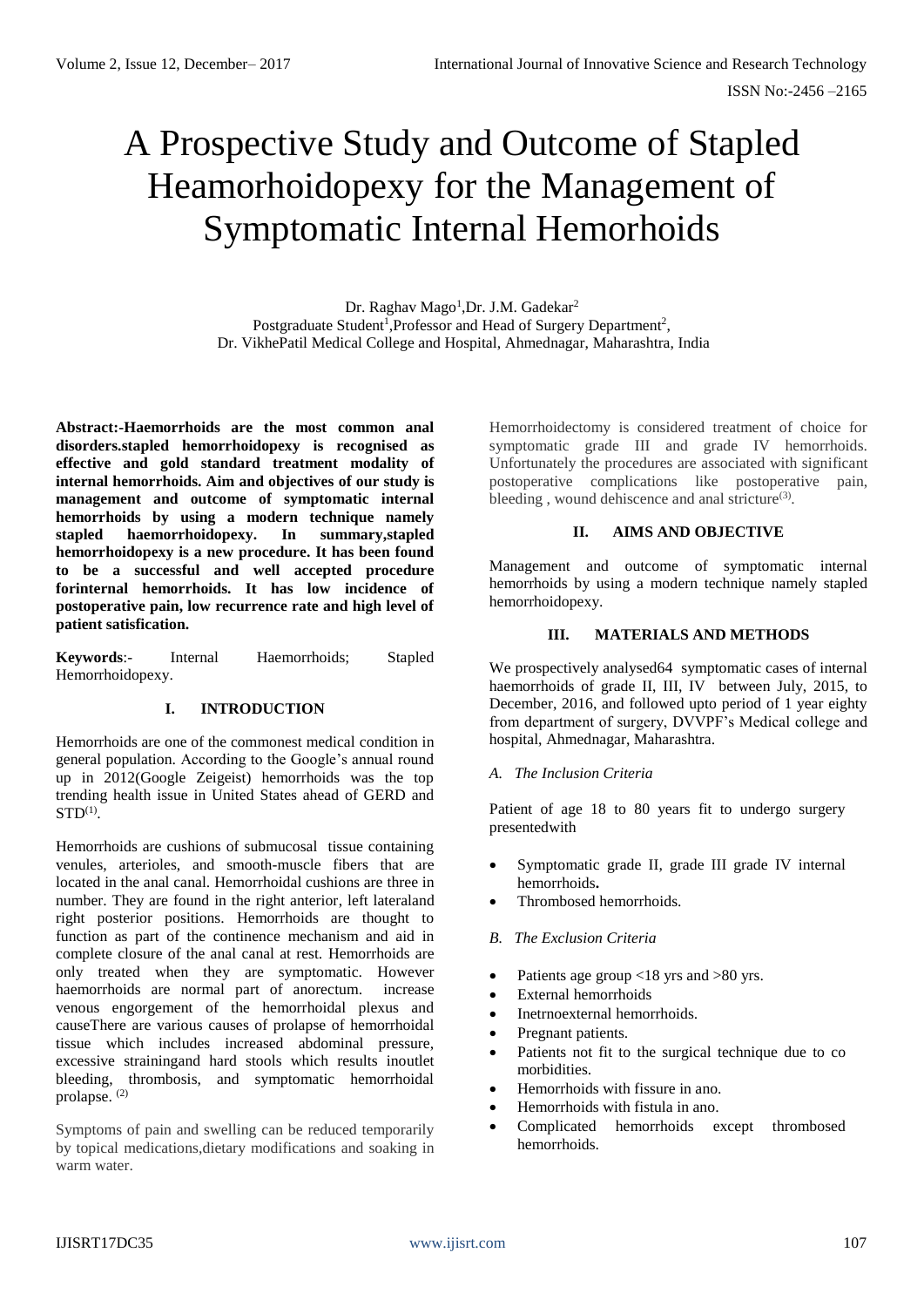- *C. Approach to the Study*
- Written informed consent of patients.
- Per rectal bleeding history will be taken.
- Detailed clinical examination including detail per rectal examination done.
- All routine investigations done.
- Preoperative anesthetic fitness is taken.
- Preoperative preparation is done like-
	- Enema in the night before surgery.
	- $\triangleright$  Skin preparation by shaving
	- $\triangleright$  Pre operative dose of antibiotic.
	- $\triangleright$  Xylocaine sensitivity test.
	- $\triangleright$  Inj TT 0.5ml im.
	- ➢ Written informed consent.
- Patient is posted to Stapled Hemorrhoidopexy under GA/RA in lithotomy position.
- Patient is observed for immediate post operative complications on the day of surgery and after two weeks and managed accordingly.
- Post operative pain is assessed and managed with analgesics as needed.
- Antibiotics is given for about 5 days after surgery.
- On the day of discharge detailed assessment is done.

# **IV. RESULTS**

Patients characteristics are summarized in table 1.

| <b>MALE</b>                                 | 48 (75%)    |
|---------------------------------------------|-------------|
| <b>FEMALE</b>                               | 16(25%)     |
| MEAN AGE IN YEARS (RANGE)                   | $66(18-80)$ |
| <b>MEAN HOSPITAL STAY IN</b><br><b>DAYS</b> | $15(12-20)$ |
| <b>TOTAL DEATHS</b>                         | <b>NIL</b>  |

#### Table 1- Characteristics of Patients

There were 64 patients in the study, 48(75%) men and 16(25%) women. Mean age was 48 years. Mean hospital stay in days was 15(range12-18). Hospital deaths were nil.

After all the preoperative preparation patient was posted for Stapled Hemorrhoidopexy. The postoperative complications were assessed in patients undergoing surgery.

| Postoperative<br>Complications | Day 1 (No.<br>of patients) | Day $2$ (No.<br>of patients) | After 2<br>weeks (No.<br>of patients) |
|--------------------------------|----------------------------|------------------------------|---------------------------------------|
| Pain                           | 6                          | 4                            | $\mathfrak{D}$                        |
| Urinary<br>retention           | 6                          |                              |                                       |
| Gas<br>incontinence            | 8                          |                              |                                       |
| Constipation                   | 12                         | 8                            | 4                                     |
| Haemorrhage                    | 4                          | 2                            | 1                                     |
| Wound<br>infection             |                            |                              | $\overline{2}$                        |
| Residual<br>prolapse           |                            |                              | $\overline{2}$                        |

#### Table 2 Depicts the Postoperative Complications

Postoperative complications were assessed on day 1, day 2 and after 2 weeks. Postoperative pain was more on day 1 as compared to day 2 and after 2 weeks. It was present in 6 (9.37%) patients on day 1 as compared to 4 patients on day 2 and 2 patients after 2 weeks. Urinary retention was present in 6 patients on day 1. Gas incontinence on day 1 was present in 8 patients. Constipation was a major complication which was present in 12 patients on day 1, 8 patients on day 2 and 4 patients after 2 weeks. Haemorrhage, wound infection and residual prolapse were minor complications which were present in very few patients.

## **V. FOLLOW UP**

During the study period, follow up was carried out (mean follow-up time 12 months) after hospital discharge. There were no complications of surgical management nor readmission.

## **VI. DISCUSSION**

Several surgical approaches for treating hemorrhoids have been introduced including open and closed hemorrhoidectomy, Injection sclerotherapy ,cryosurgery, infrared coagulation ,radiofrequency coagulation, laser surgery, Ligature humor hoidectomy, RBL, staple hemorrhoid dopey. Principle reason that patients avoid hemorrhoidal operations because of pain being the most frequent complicationand the most feared sequelae of the procedure from theperspective of patients. In our study,9.37% patients had pain.